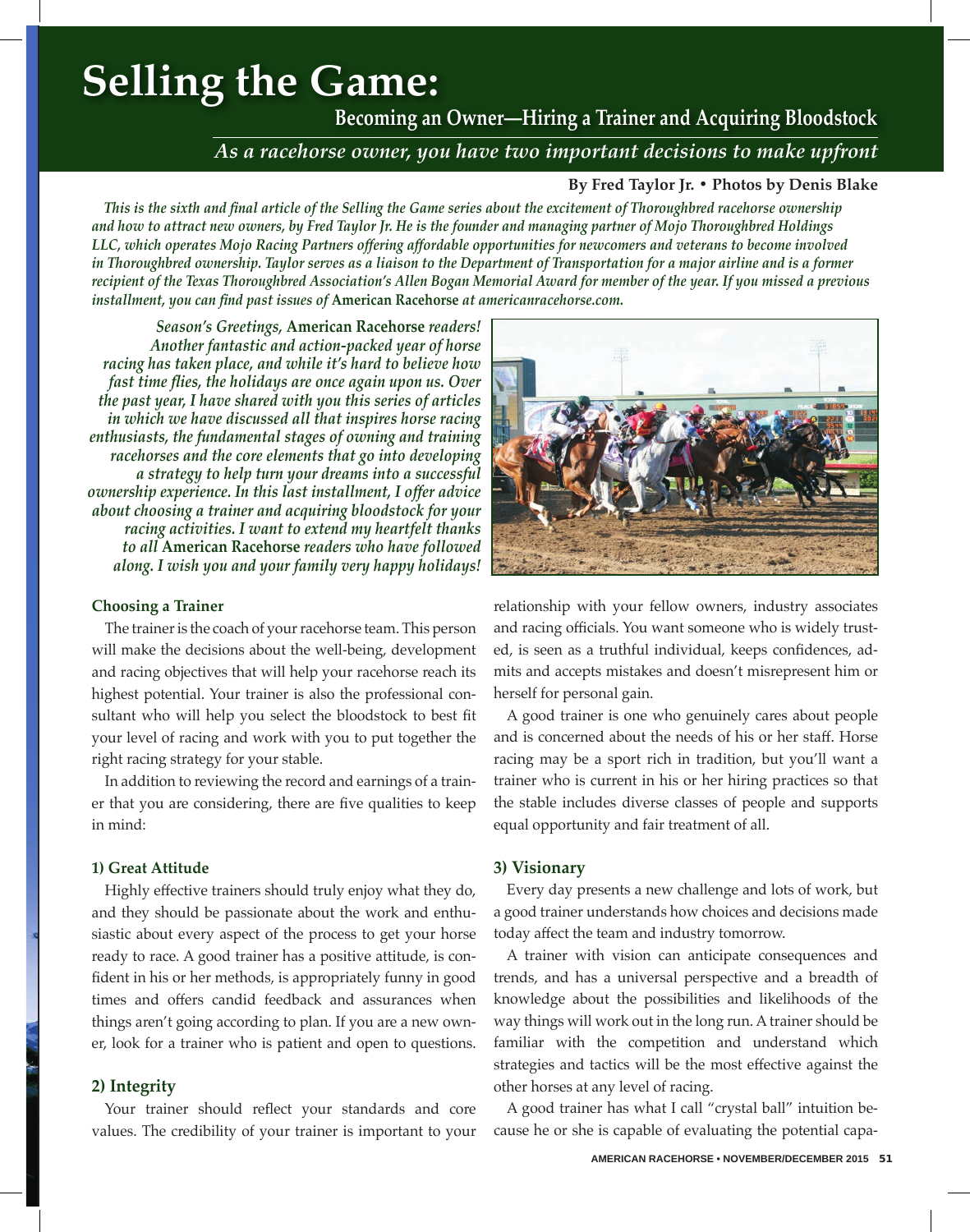bilities of young horses, as well as horses in training. He or she is able to accurately envision each horse's competitive talent, breaks down their works into campaigns, anticipates and adjusts for problems and roadblocks, measures weekly performance against goals and expectations and evaluates results in terms of the long-term objectives.

#### **4) Maverick**

To be consistently successful, a good trainer understands the values of being flexible and adaptable when facing tough

calls, can change initiatives to produce a better result without lowering standards, can make adjustments to the plan depending upon the situation and is seen as balanced in his or her approach despite the conflicting demands of the situation.

A good trainer is willing to step outside the box (that doesn't mean or include breaking the rules)

and take calculated risks to yield better results. He or she knows how to get things done both through formal channels and the informal network, and understands the differences and reasoning behind racing rules, practices and procedures.

A good trainer learns from both successes and failures, and looks for clues to improvement. A trainer enjoys the challenge of unbridled talent and should be willing to try new techniques to find winning solutions in both younger and older horses.

#### **5) Good Communicator**

An effective trainer understands the importance of making sure his or her clients are welcome behind the scenes and updated on their horse's progress, health and schedule. A good trainer should maintain a dialogue with clients on training activities, changes and results, as well as listen to and consider the opinions of others even when he or she disagrees. Look for a trainer who is an ambassador for the sport and welcomes guests to the racetrack and the barn area.

#### **Determine the Point of Entry and Readiness Time**

Before setting out to choose bloodstock (simply put, the horse or horses) for your racing program, you need to decide the starting point of the horses you want to race and how long you are willing to wait before they are ready to go.

In a similar way that we talked about the different levels of ownership/participation in the March/April 2015 issue, you have to consider whether or not you want instant action with a horse that's already racing. Do you want to take several months and watch a young horse go through the development and training stages? Or do you want to wait several years and see everything from the very beginning of the breeding process?

If you want instant action, then selecting bloodstock from

a claiming race would be the way to go. If you can wait several months (or more) before the horse starts training, then buying an unraced Thoroughbred from either a yearling or 2-year-old in training sale is a good option. And, if time, patience and postponing the chance for immediate return on investment are on your side, then you may be interest-

ed in breeding your own racehorse.

Of course, each one of these levels offers a variety of inspiration and excitement, as well as carries its own risks. When you select horses through the claiming process, you are buying the horse "as is" without the benefit of knowing its physical condition or health (aside from what you can see). When you purchase unraced yearlings and 2-year-olds, they don't have any performance records to evaluate their true competitive ability. And, when you start from the beginning, you are assuming all the risk without any guarantee that the horse will ever be able to race, and you'll incur all of the costs of trying to produce a racehorse—even before the foal is born.

### **Cost Is Typically Associated with Purpose (but Not Always)**

After you decide the point of entry of your racehorse, you then need to determine the appropriate amount of money to spend for that level. There are several things to consider: quality of the pedigree, purpose after racing and potential competitive talent.

Pedigree quality is judged by three things: the historical significance of the stallion's progeny, the historical significance of the dam's progeny and racing success of their

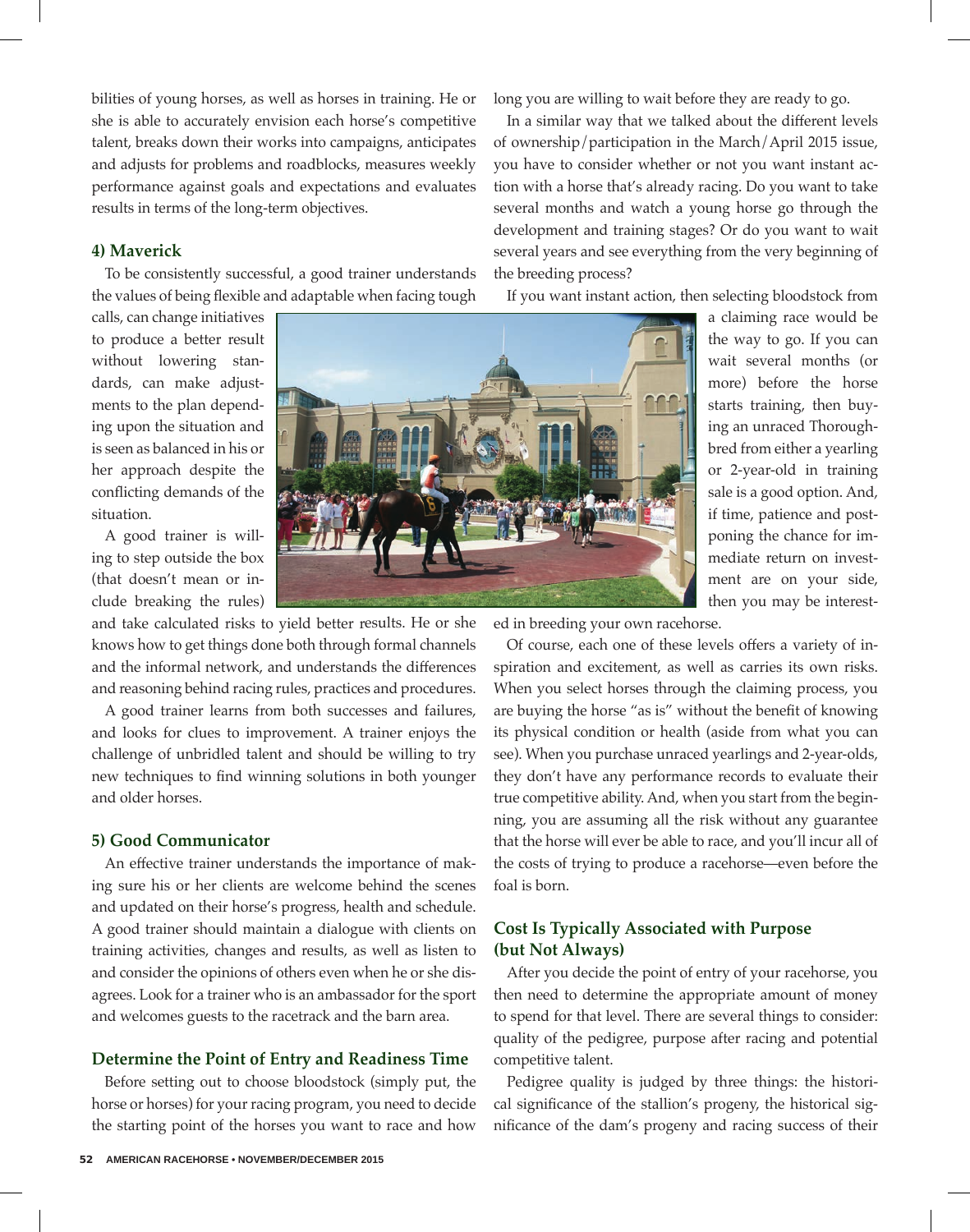offspring. If you want to buy bloodstock with an exemplary pedigree of both the stallion and the mare, for the potential of the horse to become an important stallion or broodmare after its racing career is over, then that is going to be expensive. If you want to buy bloodstock that comes from a breeding combination that has produced multiple stakes-winning racehorses, then that's going to be expensive, too. And, in

the case of a claiming purchase, if you want to buy a racehorse that's had significant success on the track, then the claiming price will be higher.

The great equalizer insofar as the purchase price is concerned (particularly, when buying unproven bloodstock) is the statistical average—no matter the pedigree. On average, 60 to 65 percent of Thoroughbreds born will reach the racetrack, and an equal number will win a race. Only a very small percentage of the horses that make it to the racetrack will win a stakes race.

Given the odds that your horse will win a race, you may be wondering what is the point of owning a racehorse at all? In my first article in the November/December 2014 issue, I explained that the fundamental reason people own racehorses is the unique thrill the sport provides, and I described the cumulative qualities of the overall ownership experience and how winning is the ultimate reward or proverbial "icing on the cake." But, there is another benefit of owning competitive racehorses that most other sporting hobbies don't provide—a decent payout in the form of purse money when your horse finishes second or third.

Thus, the people who can afford to buy finer pedigrees and take greater risks have the option to spend more, while the people who need to operate on a more limited budget use tailored strategies when selecting their bloodstock and choosing where to run.

#### **An Eye for Racing Talent**

No matter which entry and price points are being considered, the key to selecting sturdy bloodstock is to include people in your selection process who are qualified to evaluate the physical qualities, pedigree trends and veterinary reports of the horses for your racing plans.

Whether you've been in the business for years or are just getting started, I don't recommend "going at it alone." When possible, it's always better to make a purchase decision based on collective analysis, different perspectives and

consensus agreement.

You should ask at least one subject matter expert (SME) if he or she is willing to help you before deciding on the best mating combination (also known as a "nick"), attending a Thoroughbred sale or going to the racetrack to claim a horse.

The best person to start with is your trainer. After all, your trainer has been working "hands on" developing racehorses

> for years. A trainer will know what type of horses work best in his or her program, can detect characteristics that should be avoided and has the ability to foresee the physical potential of a young horse that hasn't started training. If your trainer isn't available, he or she may be able to recommend another team member or associate.

> You can also work with a bloodstock agent or pedigree consultant for help in evaluating the quality of the horses being considered and to make suggestions that can fit your budget.

Sales representatives from breeding farms and consignment companies can provide reliable opinions about the horses being offered. And, it's also helpful to have a veterinarian in your corner if you are particularly interested in evaluating the horse's joints, lungs, throat, muscles and overall conformation.

The bloodstock evaluation services that SMEs provide come with a cost, and typically the price is based on a set percentage of the purchase price of the bloodstock being acquired. Some charge a flat fee, and some offer their one-time opinions at no charge if they are going to be attending the sale and have the time to do that. As I mentioned earlier, the bloodstock evaluation team has to be in place before attending the sale or going to the racetrack.

Aside from finding people who will help you make the purchase decision, there are additional conditions that have to be in place in order to acquire bloodstock. If you are going to breed a mare, then you'll have to visit the farm, discuss the logistics and work out an agreement that includes the terms for payment. If you are going to attend a sale, you'll have to establish credit with the sale company and arrange transportation and lodging for the horses after they leave the sale grounds. And, when submitting a claim, you have to be a licensed owner in the state the race takes place, designate the trainer who will be accepting the horse on your behalf and fund a horseman's account at the track for the amount of the claim (often plus tax).